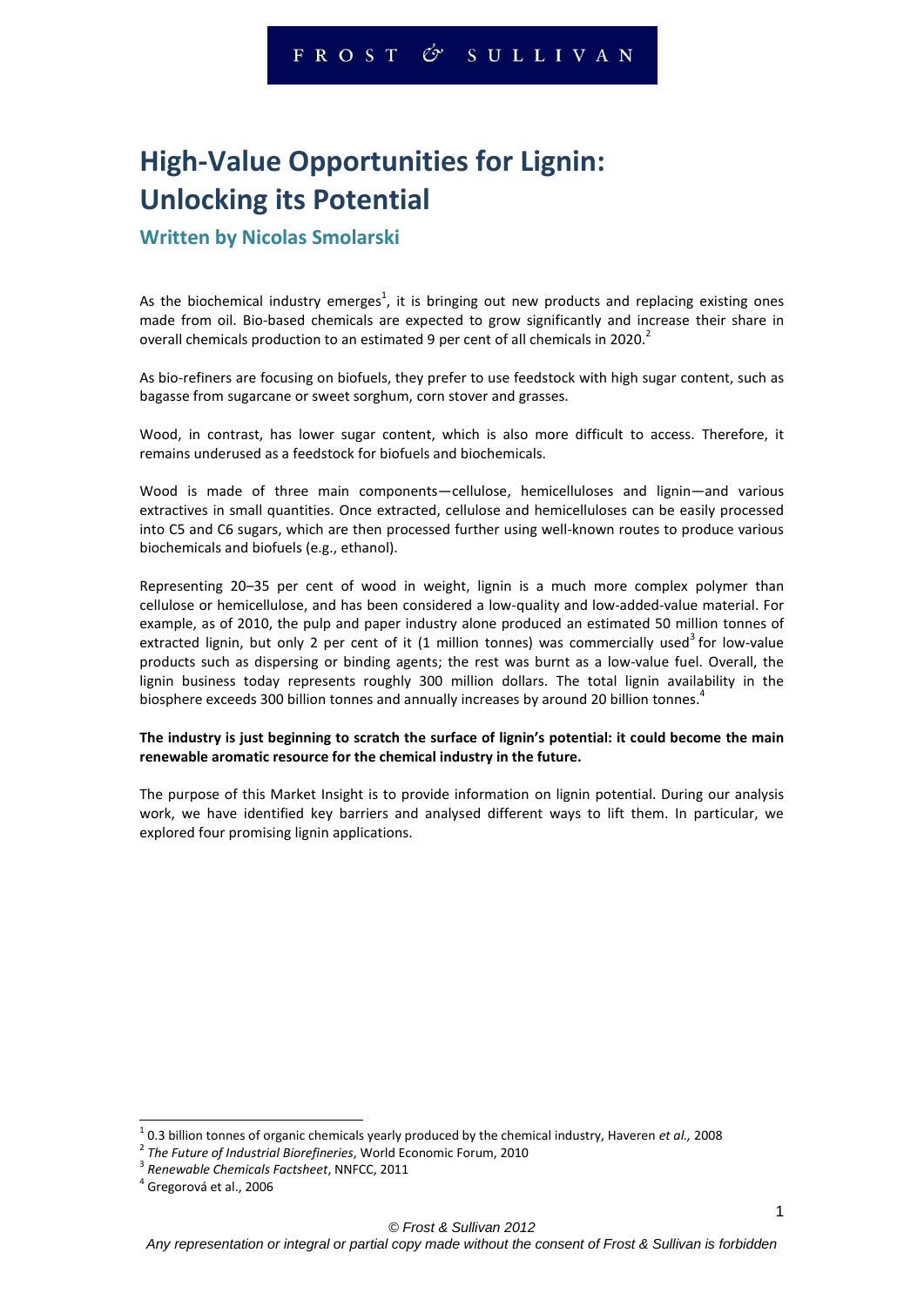# **Lignin potential**

Lignin is the most abundant natural raw material available on Earth in terms of solar energy storage. It represents 30 per cent of all the non-fossil organic carbon on Earth. Lignin can be used as a green alternative to many petroleum-derived substances, such as fuels, resins, rubber additives, thermoplastic blends, nutra- and pharmaceuticals. It is also known to be the only renewable source for industrial aromatics production.

Lignin can be found in other plants, such as cereal straws, bamboo and bagasse, but it is in wood that lignin content is the highest in terms of weight: 20–35 per cent in wood compared to 3–25 per cent in other lignin sources.

Lignin structure, purity, properties and, therefore, cost largely depend on the feedstock but also on the delignification process. The only company able to produce proven, consistently pure lignin with a clearly defined structure has a capacity of only 500 tonnes per year $^1$ .

As illustrated in the following table and chart, the type of process used to produce lignin will dictate the value of the products that can be derived from it. Typically, kraft and organosolv lignins are two suitable candidates, whereas ligno-sulphonate will most likely lead to lower-value chemicals, which require more complicated processing.

| <b>Lignin Type</b> | <b>World</b><br><b>Annual</b><br><b>Production (MT)</b> | Lignin Purity <sup>2</sup>      | <b>Potential Products</b> |
|--------------------|---------------------------------------------------------|---------------------------------|---------------------------|
| Low-purity lignin  | 50,000,000                                              | Low                             | Energy                    |
|                    |                                                         |                                 | Refinery (carbon cracker) |
| Ligno-sulphonates  | 1,000,000                                               | Low-medium                      | Refinery (carbon cracker) |
|                    |                                                         |                                 | <b>Cement additives</b>   |
|                    |                                                         |                                 | <b>Bitumen</b>            |
|                    |                                                         |                                 | Refinery (carbon cracker) |
|                    |                                                         |                                 | Cement additives          |
|                    |                                                         |                                 | Biofuel                   |
|                    |                                                         | High-grade lignin<br><b>BTX</b> |                           |
| Kraft lignin       | $60,000^3$<br>High                                      |                                 |                           |
|                    |                                                         | Activated carbon                |                           |
|                    |                                                         | Phenolic resins                 |                           |
|                    | Carbon fibres<br>Vanillin<br>Phenol<br>Phenolic resins  |                                 |                           |
|                    |                                                         |                                 |                           |
|                    |                                                         |                                 |                           |
|                    |                                                         |                                 |                           |
|                    |                                                         |                                 | Activated carbon          |
|                    |                                                         |                                 | Phenolic resins           |
| Organosolv lignin  | $1000^4$                                                | High                            | Carbon fibres             |
|                    |                                                         |                                 | Vanillin                  |
|                    |                                                         |                                 | Phenol derivatives        |
| High-grade lignin  | N/A                                                     | Very high                       | Carbon fibres             |
|                    |                                                         |                                 | Vanillin                  |
|                    |                                                         |                                 | <b>Phenol derivatives</b> |

#### **Fig. 1: Lignin types, volumes, purity and potential applications, 2011**

Source: *Lignin As A Renewable Aromatic Resource For The Chemical Industry*, Gosselink, 2011

<sup>&</sup>lt;sup>1</sup> CIMV BioLignin™

 $2$  Presence of residual carbohydrates, ash and proteins depends on feedstock and process

<sup>&</sup>lt;sup>3</sup> Currently, only MeadWestVaco produces Kraft lignin commercially.

 $^4$  Organosolv lignin is mostly produced in pilot plants by CIMV (France) and Lignol (Canada).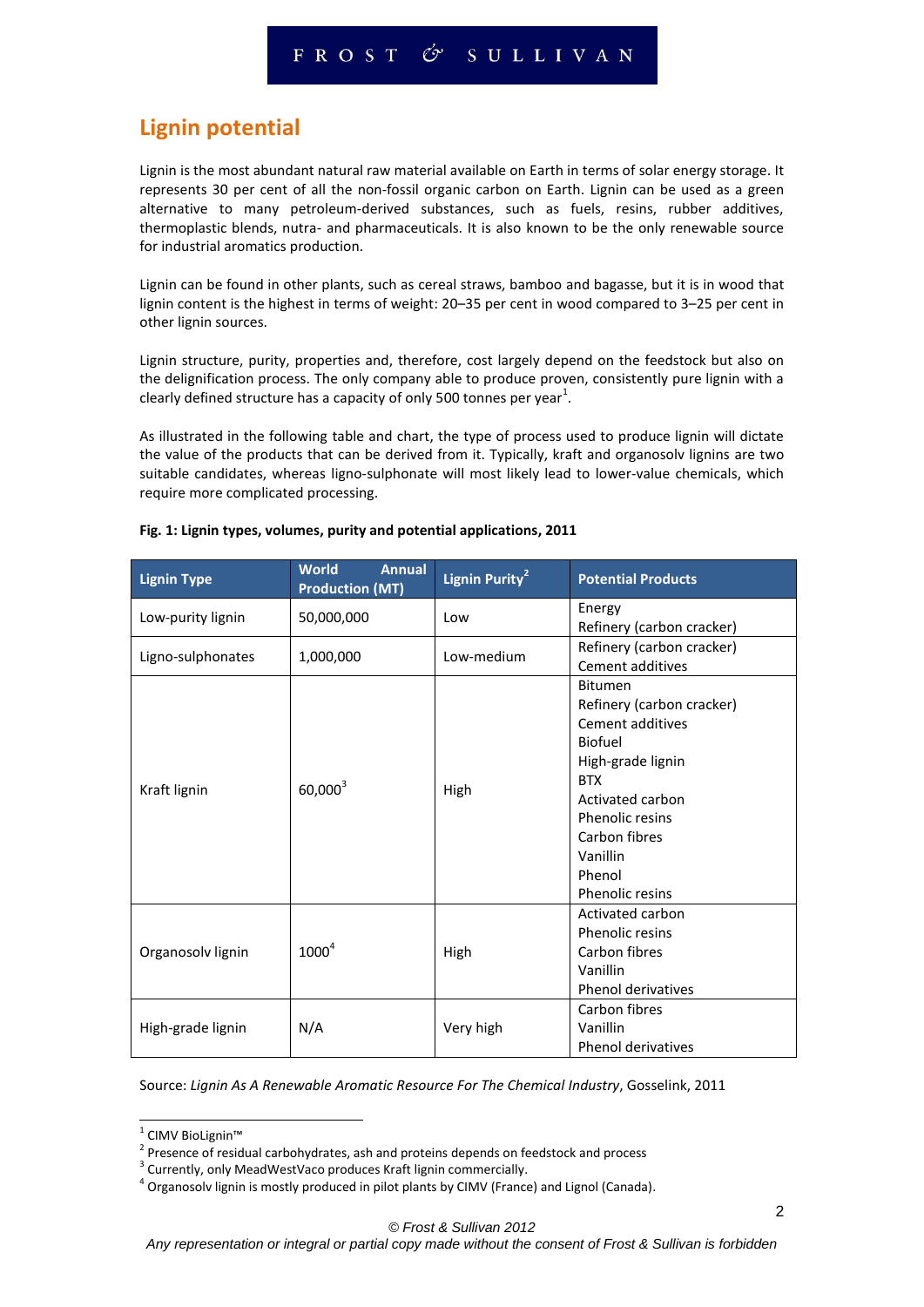As different types of lignin lead to different types of applications, it can be observed from the following chart that there is a strong correlation between the price of each type of lignin and the added value of the products derived from it.

Additionally, kraft lignin covers a large range of applications, including high-value ones, and is considered mid-range in terms of price. It is also readily available in enough quantity from pulp and paper producers to start feeding industrial demand. It is thus considered a good intermediate between ligno-sulphonates and organosolv lignin.

#### **Fig. 2: Mapping of lignin value vs. lignin-based product value, by lignin type**



Source: *Lignin As A Renewable Aromatic Resource For The Chemical Industry*, Gosselink, 2011

Furthermore, the processing technologies of kraft and organosol lignins are at very different stages of development, resulting in different yields, specificity levels and capital expenditure requirements. These differences bring to light one of the barriers that stand in the way of lignin development: the lack of mature technology.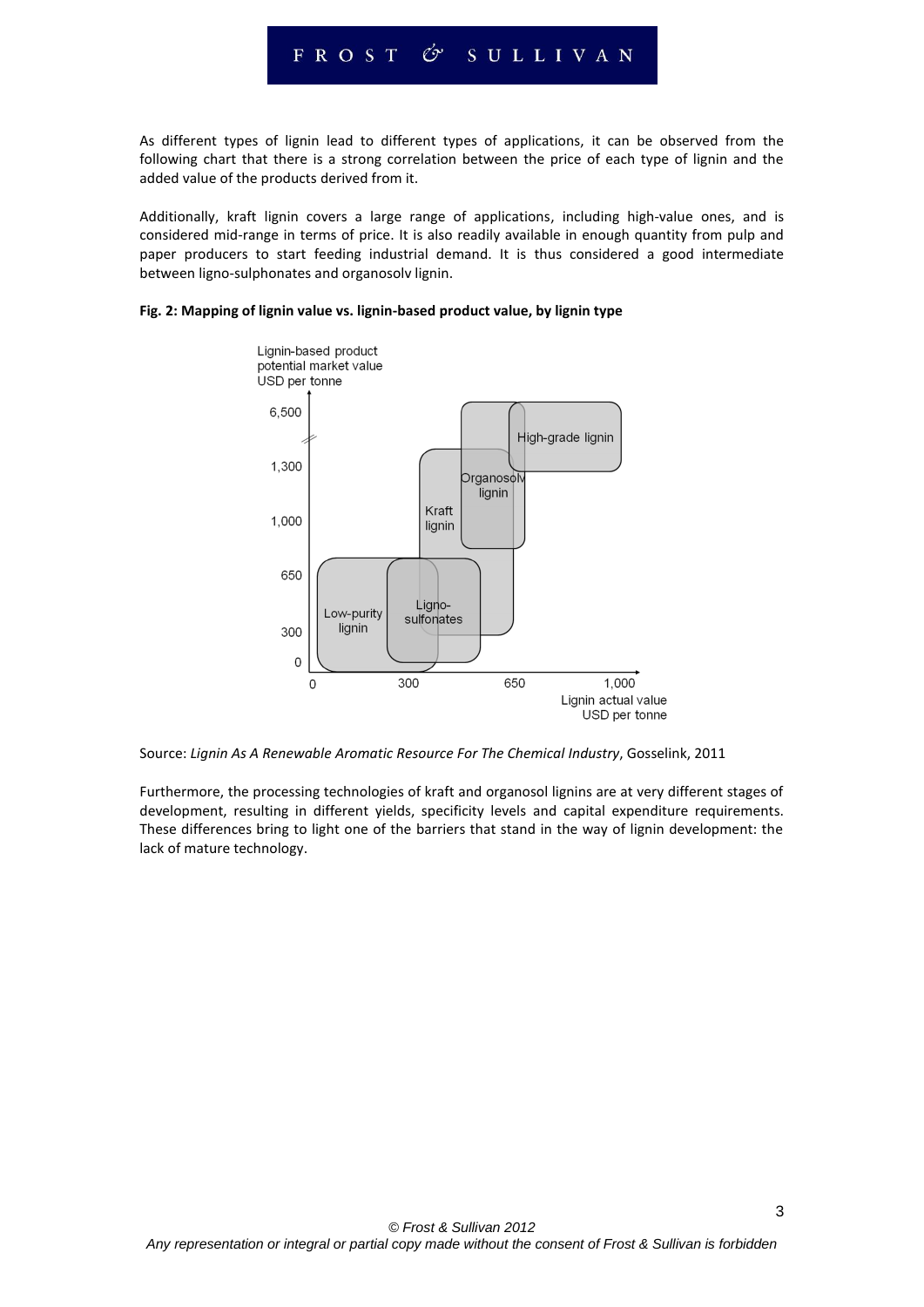# **Barriers and potential lifts**

As shall be illustrated in the case studies in the next section, taking advantage of lignin's full potential in an industrial production setting relies on the following factors:

- $\bullet$ Technology maturity
- Interest from game-changing investors  $\bullet$
- Funding options

#### **Technology maturity**

Current commercial uses of lignin are only as a macromolecule, whereas the main potential lies within aromatics, for which depolymerisation processes for lignin are still in early R&D. The output of technological improvements would bring increased yield and selectivity.

#### *Low yields and specificity*

At present, technologies do not allow the production in one same step of any pre-determined selection of chemicals. A choice has to be made between producing fine chemicals with increased functional groups or bulk chemicals with decreased functional groups. For example, oxidative depolymerisation will produce vanillin but very few phenols and no BTX, whereas hydrodeoxygenation will produce phenol and benzene, but no vanillin.

Both processes will yield a consequent amount of unwanted chemicals that will be disposed of, showing that the percentage of lignin utilisation as feedstock still needs to be greatly improved.

Moreover, the yields of commercially produced chemicals remain very low compared to what has been achieved for almost 20 years on the research side. For example, the commercial yield of vanillin from lignin is estimated to be around 1 per cent<sup>1</sup>, whereas yields of 13 per cent have been published in research papers<sup>2</sup>. Researchers estimate that yields could still be improved by a factor of 10 for BTX and by a factor of 8 for phenol. $3$ 

The most immediate solution lies in technology improvement, focusing on yield, specificity and costs, which will require substantial R&D effort and, therefore, funding.

#### *Need for new concepts involving complex processes*

One of the key processes to produce aromatics is by controlled depolymerisation and extraction of pure chemical monomeric substances. It is considered complex to carry out, as highly reactive aromatics have a tendency to quickly rearrange and form tar- and char-like polymers. Paradoxically, current techniques show a better aromatics yield with impure lignin than with highly pure lignin, which means that the reactor design itself has to be rethought.

Supercritical depolymerisation (SD), an emerging technology that aims to produce monomer phenolic compounds, is still a field of research and remains very expensive, but shows great potential:

- This technology is already used to extract essential oils, fatty acids, lipids, and bioactive compounds from biological resources.
- $\bullet$  CO<sub>2</sub> as a solvent can be used with SD. It is a safe and environmentally friendly solution.
- Conditions (temperature and pressure) are easier to obtain than for other processes.

 1 Borregaard claims that it can produce 400 kg of lignin and 3 kg of vanillin from 1000 kg of wood

<sup>2</sup> *Determination of the Kraft Lignin Molecular Weight*, Mathias, 1993

<sup>3</sup> *Top Value-Added Chemicals from Biomass*, DOE, 2007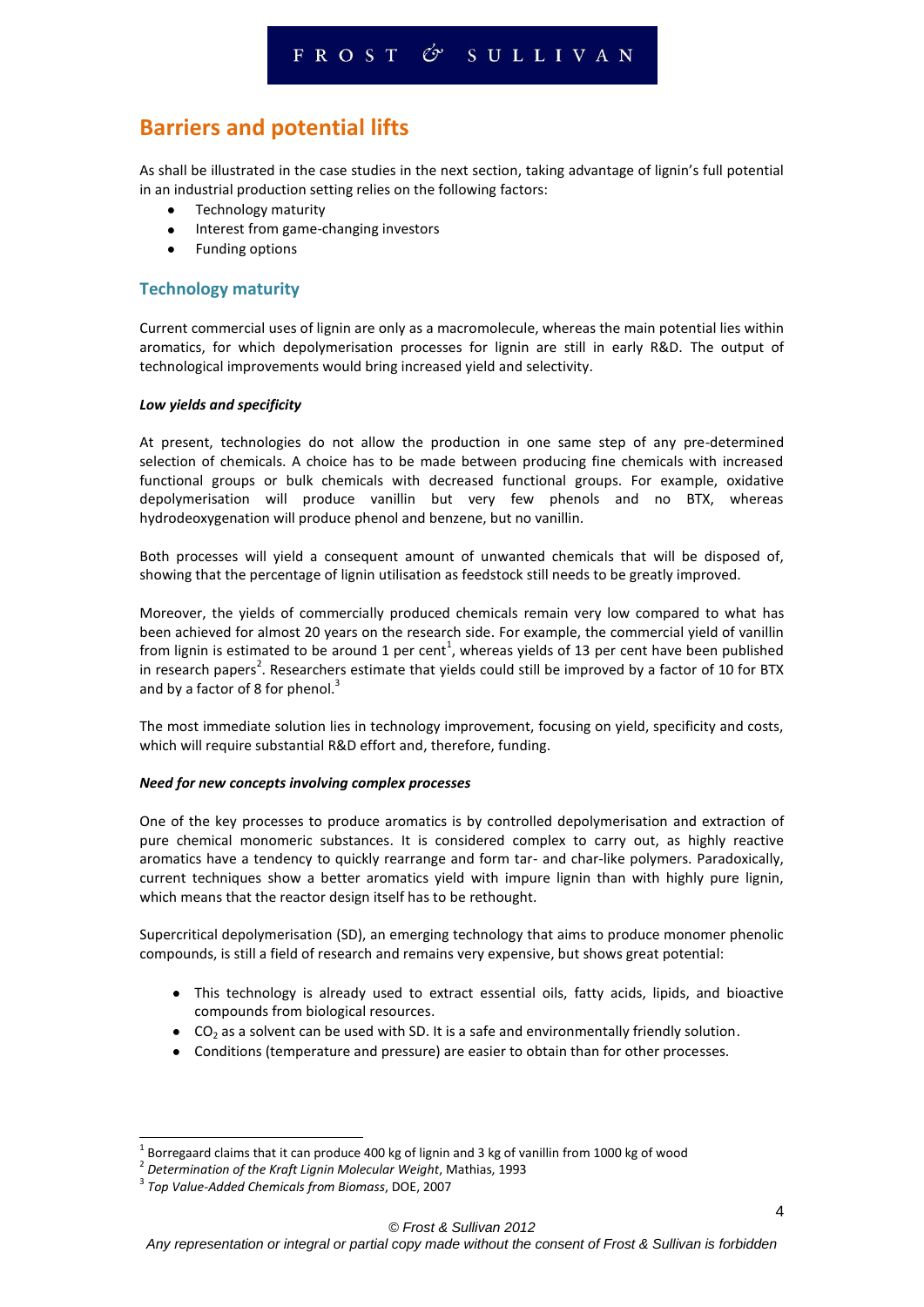#### *Weak link between R&D and the industry*

Lignin is mostly unheard of, as few participants have emerged with commercial solutions based on this material. Moreover, the ties between the pulp and paper industry and the research departments of universities are focused on improving yields for their main products.

Establishing strong R&D links between universities/institutes and the industry will support the development of lignin-based applications. For example, The International Lignin Institute<sup>1</sup> has been created in 1991 and, more recently (2010), a dedicated lignin network in the Netherlands<sup>2</sup>, as well as an extensive technology platform in Canada<sup>3</sup> have been started. A biennial international conference on lignin biochemicals was launched in 2010 as well.

#### **Interest from potential game-changing investors: The petrochemical industry**

#### *Impact of biofuels*

Biorefiners may be preparing the next technological breakthrough in their labs, but concurrently, the world still requires, every day, huge amounts of chemicals that only the petrochemical industry is capable of providing. The balance of power between biorefiners and petrochemists has been established—for example, biorefiners will produce platform chemicals or even building blocks, but the rest of the process will belong to the petrochemical industry. The current observed trends are analysed as follows.

Investments in the sugar platform, favouring biofuels, have been witnessed over the past few years. This trend is backed by government mandates, especially in the USA and Europe, where clear targets have been established in terms of the biofuel as a replacement of the fossil-based fuel. This has given the biochemicals industry a competitive disadvantage compared to biofuels. Also, sugar-rich feedstock has been preferred, slowing down R&D efforts for wood-based chemicals, including ligninbased chemicals.

#### *Impact of petrol-based world*

However, the side effect of this trend is that more and more participants in the pulp & paper industry will start producing biofuels from black liquor, which will at the same time increase the number of lignin-rich side streams.

As technological costs decrease, it will become more and more interesting to produce lignin-based products and sell them at a much higher price than biofuel. In other words, there will be a trade-off between cheap production of commodity biochemicals (biofuel) and more expensive production of speciality and fine chemicals (mostly lignin-based).

The petrochemical industry requires 'drop-in' chemicals. The most advanced and almost commercial use of lignin is from CIMV's BioLignin. It is used as a highly pure lignin macromolecule that can be 'dropped in' to replace phenols in a petrochemical process. Reaching a technology that makes ligninbased chemicals pure enough to be incorporated in a petrochemical process still requires R&D effort, time and funding.

As the price of oil has not been consistently high over a long period of time, it limits off-playground R&D investments from biorefiners, which prefer to stick to known technologies, focusing on the sugar platform. Therefore, the petrochemical industry has witnessed little improvement on the lignin depolymerisation front.

 $1$  www.ili-lignin.com

<sup>2</sup> www.ligninplatform.wur.nl

 $3$  www.lignoworks.ca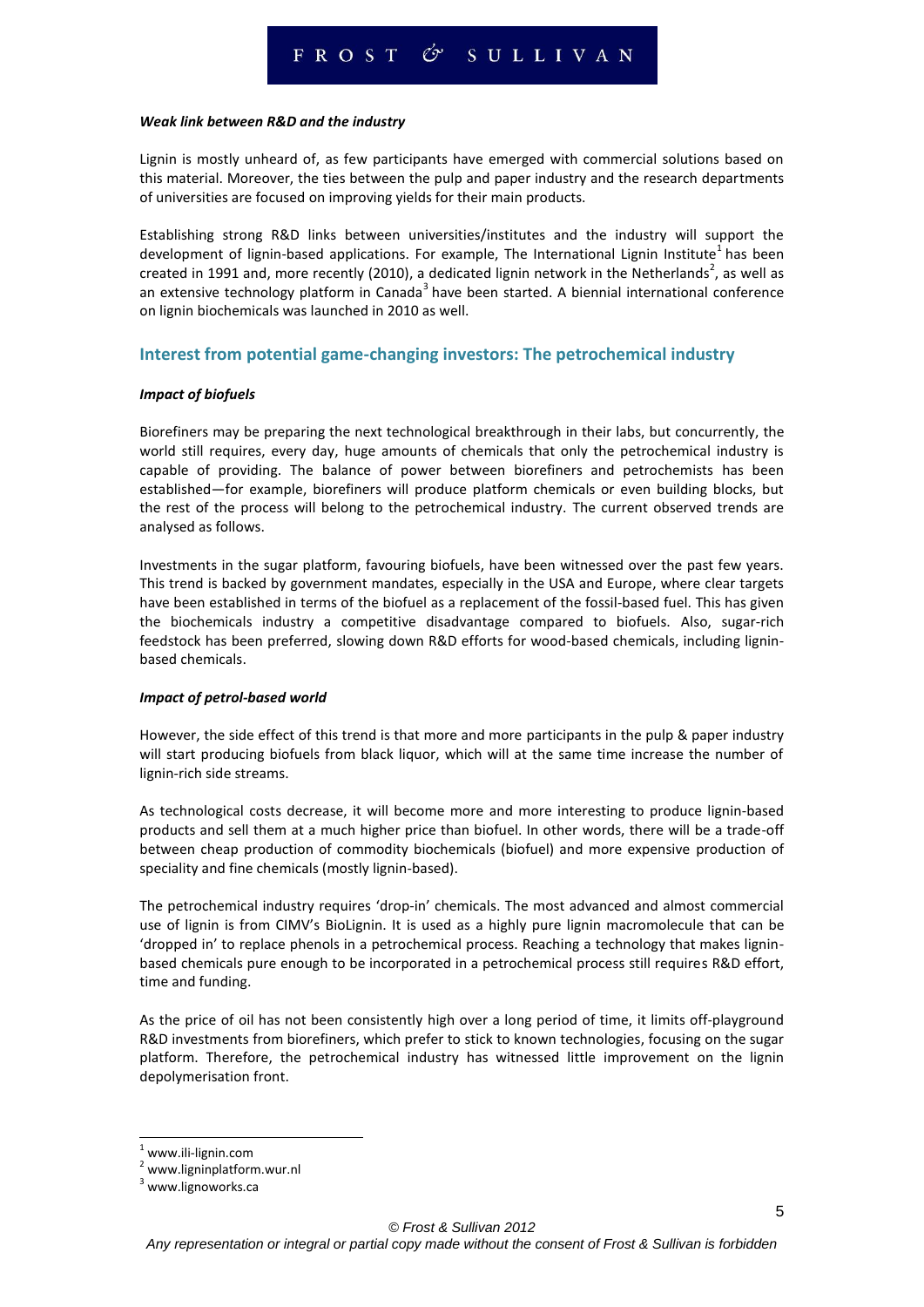### FROST & SULLIVAN

As oil reserves continue to be found and shale gas receives increasing focus, especially in the USA, the petrochemical industry is not yet ready to make strategic moves that would compromise the barrel price equilibrium.

#### **Lack of funding options for biorefiners**

A few funding options are available to biochemical biorefiners, but unless they have enough capital to fuel their own investments (like Borregaard, which started its biorefining business in the 1930s), they usually have great difficulty raising money.

Government mandates are at present focused only on biofuels, whereas private equity investment from the petrochemical industry is bound to the display of commercial availability.

Other ways to raise funds have dried out because of the economic conditions: banks are unwilling to raise debt levels of companies entering a nascent market. Venture capitalists have become more cautious and now systematically require a demo plant. The stock market these recent years has been uninterested in supporting the IPOs of courageous biorefiners, while others are still waiting for a window of opportunity. To cite an example, Gevo introduced its stocks in February 2011 at \$15 - it was traded mostly under \$6 during June 2012. Codexis, Amyris, KiOr and Solazyme were in a similar situation, with an average 56 per cent decrease from the introduction price.<sup>1</sup>

Among these barriers to funding, the one that seems the most likely to be partially lifted is the potential investment from petrochemical participants. Indeed, biorefiners are mostly developing drop-in chemicals, suitable for the petrochemical industry: these biochemicals require less capital investment in the procedure adaptation and less risk in end-product performance modification. For example, in the recent years, a fair number of deals have been observed.

Although these deals focus on sugar-based chemicals, the same behaviour is expected from petrochemical participants when lignin processing technology is able to deliver cost-effective aromatics.

#### **Competition from alternative routes and feedstock for the production of aromatics**

Lignin is not the only feedstock that can be used to produce aromatics. Other feedstocks have been identified in recent years, reinforcing the competition in the race towards bio-based aromatics production.

These alternative routes are using crude biomass, tannins or lignocellulosic carbohydrates for the production of aromatics.

| Company     | <b>Product</b>          | <b>Feedstock</b><br><b>Applications</b> |               | <b>Commercial</b><br><b>Production Start Date</b> |  |
|-------------|-------------------------|-----------------------------------------|---------------|---------------------------------------------------|--|
| Virent      | p-Xylene                | PTA, PET                                | Plant         | N/A                                               |  |
|             |                         |                                         | carbohydrates |                                                   |  |
| Annellotech | <b>BTX</b>              | Non-food<br>Chemicals and               |               | N/A                                               |  |
|             |                         | transportation fuels                    | biomass       |                                                   |  |
| Gevo        | Isobutanol <sup>2</sup> | Synthetic rubber, lubricants,           | Plant         | H1 2012                                           |  |
|             |                         | PMMA, PET, PTA                          | carbohydrates |                                                   |  |

#### **Fig. 3: Selected initiatives of biorefiners focusing on aromatics production**

*Source: Frost & Sullivan, 2012*

However, most of these processes are at a very early stage. It is unclear if those routes can become costs competitive as well as sustainable.

<sup>1</sup> Data extracted on 20 June, 2012

<sup>&</sup>lt;sup>2</sup> Used to replace aromatics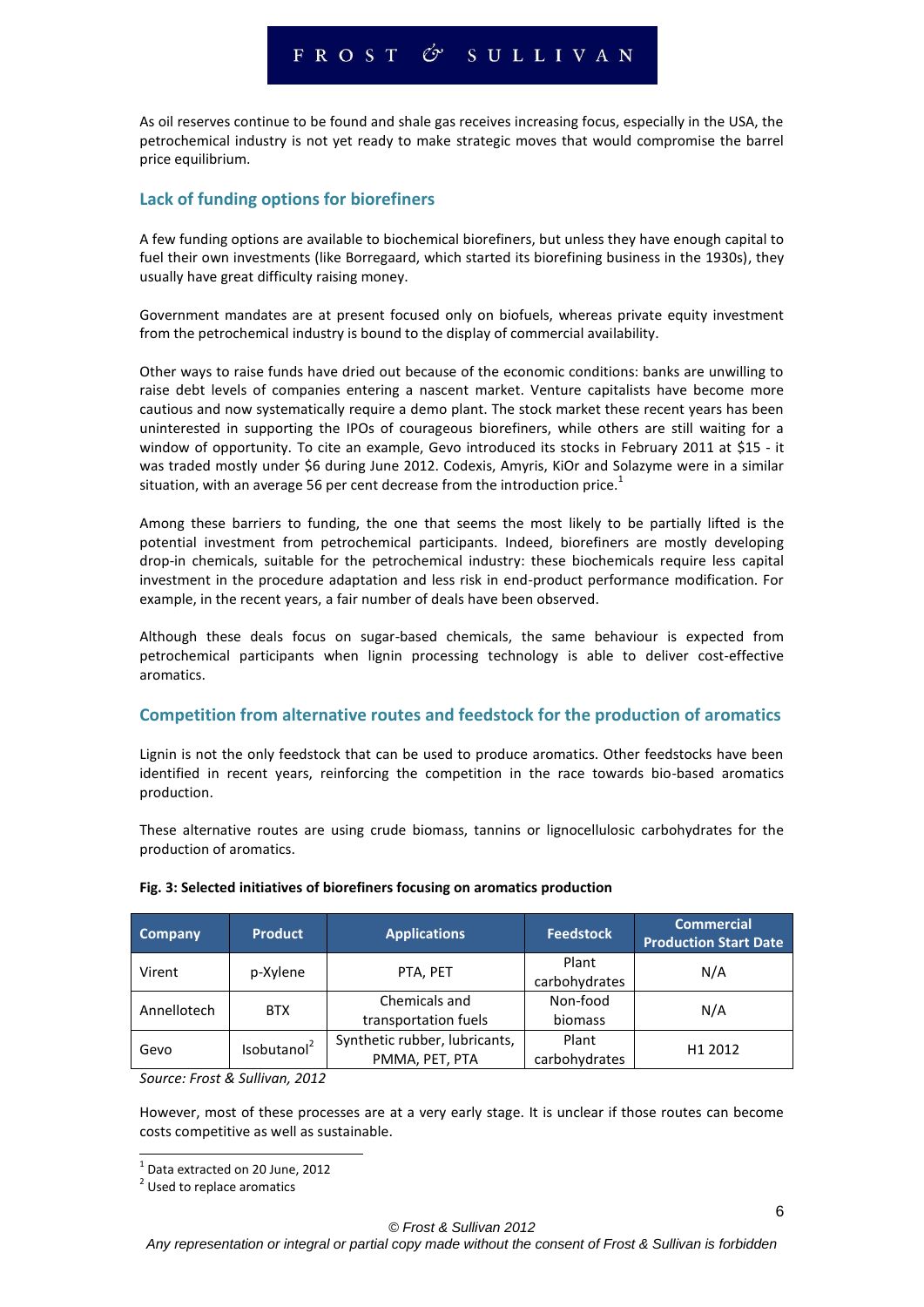# **High added-value applications: case studies**

The main applications from lignin can be broken down into three groups:

#### **Fig. 4: Main applications for lignin**

| <b>Group</b>   | <b>Volume</b> | Value  | <b>Application example</b>                                                                                                  |  |
|----------------|---------------|--------|-----------------------------------------------------------------------------------------------------------------------------|--|
| Power/fuel     | High          | Low    | Carbon source for energy production                                                                                         |  |
| Macromolecules | Medium        | Medium | High molecular mass applications like wood<br>adhesives (binders)<br>Carbon fibres<br>Polymers, e.g., polyurethane foams    |  |
| Aromatics      | Low           | High   | Polymer building blocks<br>Aromatic monomers, e.g., benzene, toluene and<br>$\bullet$<br>xylene (BTX)<br>Phenol<br>Vanillin |  |

#### *Source: Frost & Sullivan, 2012*

The chief challenge, but also the most rewarding, economically, lies within high-value products, among which are aromatics and carbon fibre. The difficulty resides in the diversity and the complexity of the lignin material itself. This paper focuses on four high-value lignin-based products:

- BTX, in the Aromatics group
- Phenol, in the Aromatics and Macromolecules groups
- Vanillin, in the Aromatics group
- Carbon fibre, in the Macromolecules group

Among these, BTX and phenols represent two out of the three main aromatic compounds used in the  $industry<sup>1</sup>$ .

For each of these products, the current demand, forecasted growth and application roadmap is examined, and an analysis offered of how the petrochemical industry could take advantage of it.

#### **BTX**

-

BTX is the source of approximately 60 per cent of all aromatics in volume. It represents a 100-billiondollar market and was produced from petroleum with the following volumes in 2010<sup>2</sup>:

- Benzene: 40.2 million tonnes per year  $\bullet$
- Toluene: 19.8 million tonnes per year  $\bullet$
- $\bullet$ Xylene: 42.5 million tonnes per year

BTX represents almost 24 per cent of the global petrochemical market in value<sup>3</sup>. The average price for BTX is around \$1,200 per tonne. The BTX market is forecasted to grow at a 4.4 per cent CAGR<sup>4</sup> from 2010 to 2020.

 $^1$  The third one is terephthalic acid, converted from p-xylene, and generated from BTX

<sup>2</sup> *Chemical Economics Handbook Product Review*, Sean Davis, 2011

<sup>3</sup> *Chemical Economics Handbook*, ICIS

<sup>4</sup> Annellotech, 2010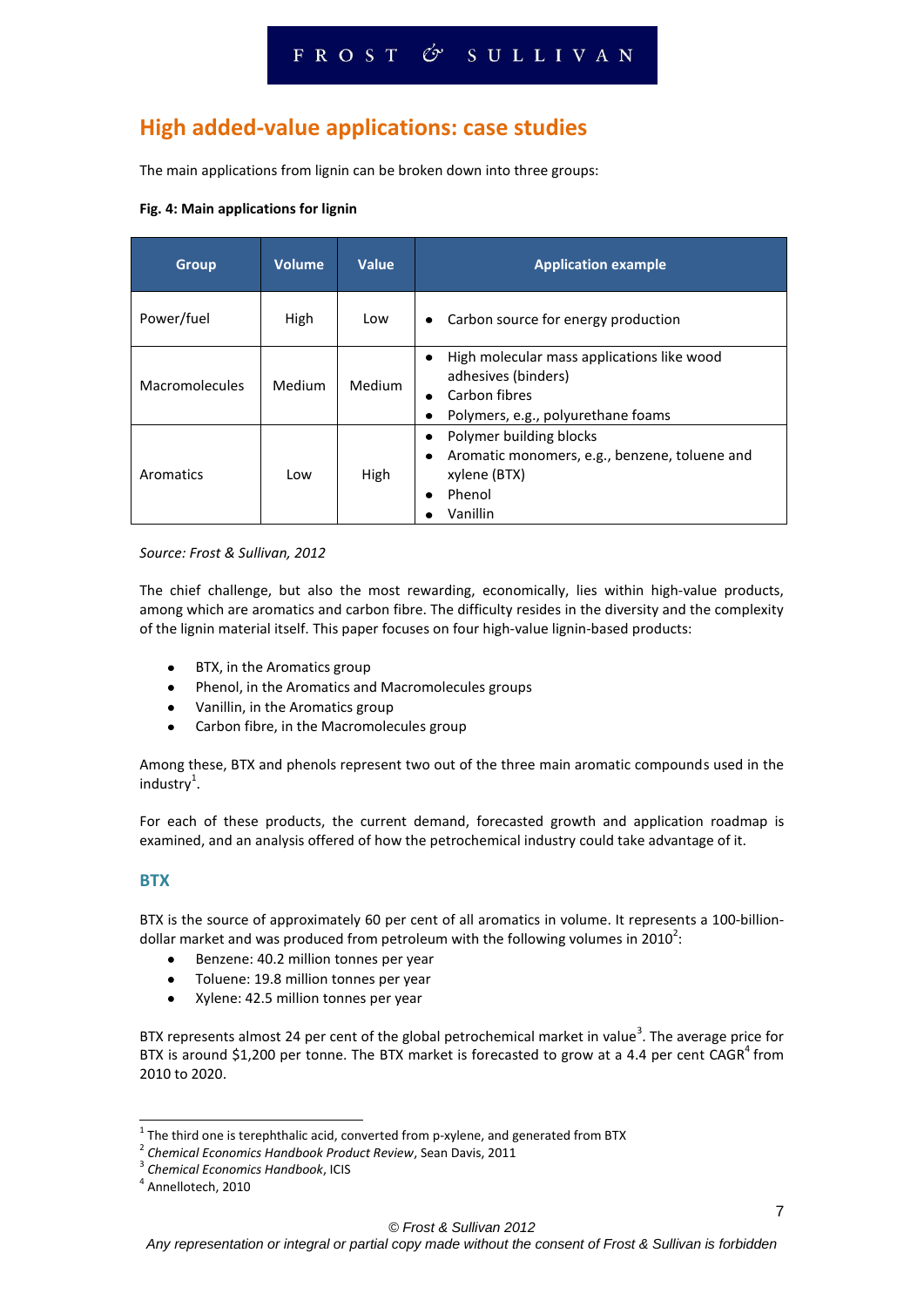As the applications for BTX are extremely vast<sup>1</sup>, some of the most representative examples of final products made out of BTX are offered here.

#### **Fig. 5: Selected applications of BTX**

| <b>Bulk Chemical</b> | <b>Sample Final Product</b>                                                                                                                                                                                                                                                                                                                 |  |  |  |
|----------------------|---------------------------------------------------------------------------------------------------------------------------------------------------------------------------------------------------------------------------------------------------------------------------------------------------------------------------------------------|--|--|--|
| Xylene               | Plasticisers<br>$\bullet$<br>Resins used in auto parts, coatings and furniture<br>$\bullet$<br>Urethanes used in foams and insulation<br>$\bullet$<br>Polyamide resins used in adhesives<br>٠<br>Polyester fibres used in apparel<br>$\bullet$<br>Polyethylene terephthalate (PET) used in bottles, film and other<br>$\bullet$<br>products |  |  |  |
| Benzene              | Bisphenol A, used in polycarbonate (eyeglasses, containers,<br>٠<br>computers) and epoxy resins (coatings, adhesives)<br><b>Phenolic resins</b><br>$\bullet$<br>Nylon fibres<br>$\bullet$<br>Rubber chemicals, pesticides, dyes<br>٠                                                                                                        |  |  |  |
| Toluene              | Urethane foams used in bedding, insulation<br>٠<br>Urethane elastomers used in footwear<br>$\bullet$<br>Urethane coatings used in varnishes, adhesives, sealants                                                                                                                                                                            |  |  |  |

#### *Source: Frost & Sullivan, 2012*

The application roadmap for BTX from lignin would be similar to that for BTX from petroleum, as lignin-based BTX would be used as a drop-in chemical. However, lignin-based BTX is still in the R&D phase and much progress needs to be made on depolymerisation techniques both in terms of yield and specificity. Researchers in this field indicate that commercialisation could begin within 10–20 years.

This direct use of a bio-based BTX has already gathered the attention of the petrochemical industry. For example Virent, which has developed a technology that can convert biomass into biofuels and aromatics has already partnered with Shell. Although this technology is based on sugars and starches, we expect the same interest from petrochemical participants when lignin-based aromatics become economically viable.

A strong interest from the petrochemical industry is needed to develop the emergence of an alternative source of BTX. Indeed, the biorefiners do not aim at recreating the whole value chain but instead to provide chemicals as 'drop-ins' to be used directly in petrochemical processes. R&D partnerships need to be put in place to help biorefiners raise their quality level to industry standards. As the petro-chemists control the downstream side of the chemical processing, they are in the best position to also help biorefiners commercialise their products. Finally, petrochemists should not wait until biorefiners are more developed to focus their interest on them. Patents get filed, biorefiners are in a limited number and yet they do not require much funding to become commercially operational. The cost of opportunity is never likely to be this low in the future.

Additionally, securing an alternative feedstock would help prepare downstream petrochemists against higher petroleum prices and volatility.

<sup>1</sup> *2011 Guide to the Business of Chemistry*, American Chemistry Council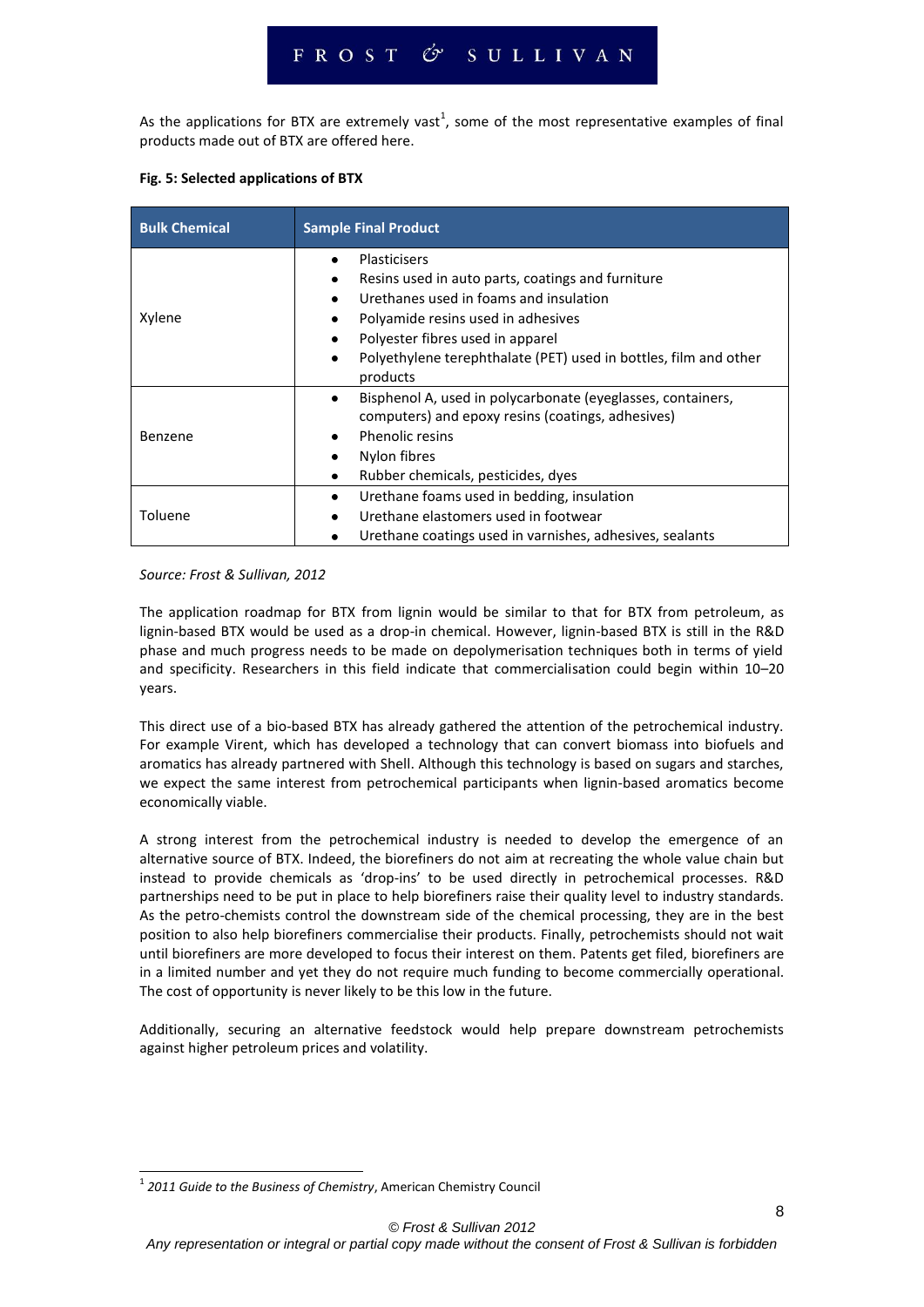#### **Phenol**

Current phenol production volumes amount to 8 million tonnes per year. Phenol market value is around \$1500 per tonne<sup>1</sup>. However, its main applications—Bisphenol-A, phenolic resins and caprolactam—achieve costs in the region of \$1,870 to \$3,120 per tonne<sup>2</sup>.

The phenol market is expected to grow at a CAGR of 3.9 per cent over the next 10 years.<sup>3</sup>

Phenol is mostly produced from cumene, which is itself produced from the alkylation of benzene with propylene.

Lignin can address phenols in the following two ways:

- As a macromolecule, to replace phenol in the petrochemical process
- As a lignin-based phenol  $\bullet$

For now, neither of these uses is commercially available. The first use is technically ready to be commercialised, but high-purity lignin still needs extensive testing from petrochemists. Partnerships between lignin producers and petrochemists could occur in the coming years.

The second use is in a lengthy R&D process involving depolymerisation technologies discussed earlier, and could take 10–20 years to be operational.

Two-thirds of phenol production involves its conversion to plastics or related materials. The following are the main applications for phenols:

- Phenol formaldehyde resins
- Polyurethane foams
- Polyurethane for automobiles

Phenol is considered a commodity and is directly affected by the price of oil. However, lignin price is relatively stable and is likely to decrease as yields improve and technology spreads. Petrochemical participants can take advantage of this upcoming change by supporting lignin producers in funding and R&D. Today, there is still no patented process for the conversion of lignin to phenol. The interest for the petrochemical industry is the same as for BTX. However, the direct use of lignin as a replacement of phenol is not new and was already commercially in place before the decline in phenol prices.<sup>4</sup> As oil becomes more expensive, this trend could pick up again in the coming years.

#### **Vanillin**

Vanillin is of particular interest, as it has been commercially produced from lignin since 1937. Before 1980, 80 per cent of all vanillin produced came from lignin. In the 1980s, changes in the pulping process made vanillin production alongside pulp environmentally unfriendly. Only Borregaard, a former pulp & paper participant that had converted into a pure biorefining participant remained active in this market. Today, 20 per cent of vanillin is produced from lignin and 80 per cent from crude oil using the guaiacol route.

Global demand for vanillin was estimated at around 16,000 tonnes per year in 2010. Natural vanillin represents less than 1 per cent of the total volume but approximately 40 per cent of the market value.

Annual vanillin demand is growing at a stable annual growth rate of 2 per cent in Europe and the USA. However, the annual growth rate reaches 10 per cent in China. This quickly rising demand, combined

 $<sup>1</sup>$  ICIS, 2012</sup>

 $^2$  Stewart, 2008, ICIS 2011, Global Industry Analysts 2010. fx rate used: 1.2485

<sup>&</sup>lt;sup>3</sup> GBI Research, 2012

 $<sup>4</sup>$  The technology was already used during the Second World War to produce composites</sup>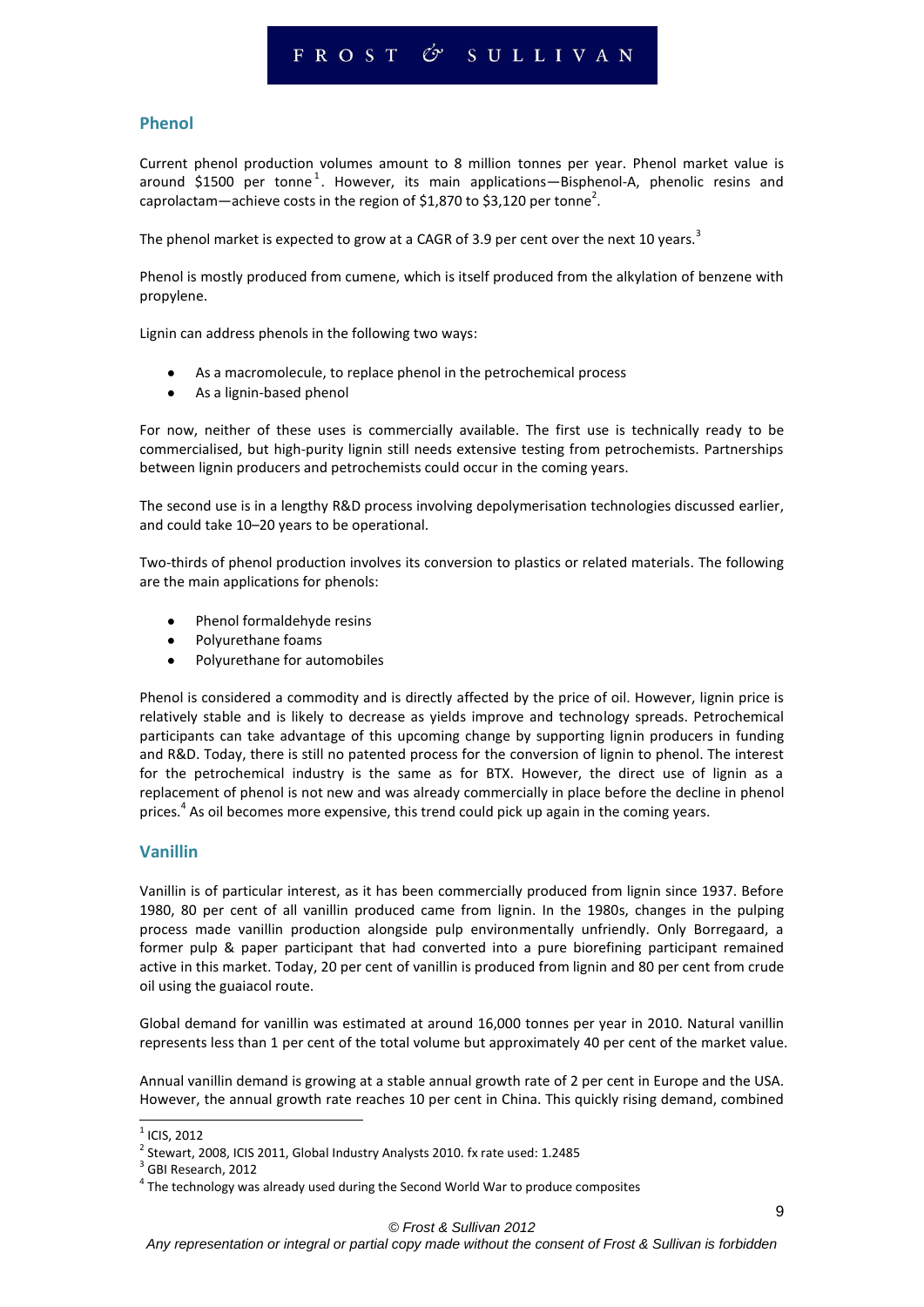with uncertainties on supply (50 per cent of vanilla is exported from Madagascar) is pushing up the prices of both natural and synthetic vanillin.

| <b>Vanillin Type</b>    | <b>Est. Market Volume</b><br>(metric tonnes) | <b>Est. Market Value</b><br>(USD) | <b>Est. Average Price</b><br>(USD per metric tonne) |  |
|-------------------------|----------------------------------------------|-----------------------------------|-----------------------------------------------------|--|
| Synthetic vanillin      | 16,000                                       | 192,000,000                       | 12,000                                              |  |
| - Lignin-based          | 3,200                                        | 38,400,000                        | 12,000                                              |  |
| - Crude-oil-based       | 12,800                                       | <i>153,600,000</i>                | 12,000                                              |  |
| <b>Natural vanillin</b> | 60                                           | 36,000,000                        | 600,000                                             |  |
| Total                   | 16,060                                       | 228,000,000                       | 14,196                                              |  |

#### **Fig. 6: The vanillin market in 2011**

#### *Source: Frost & Sullivan, Borregaard*

Borregaard is the only company producing vanillin from lignin<sup>1</sup>, and achieves an estimated market share of around 20 per cent in volume. It uses a well-known oxidative depolymerisation process on black liquor resulting from sulphite pulping. However, this process yields a very limited quantity of monomer phenols.

In terms of application, vanillin differs from BTX or phenols, as it is considered, not a platform chemical, but an end product. It is used directly in a large number of products as a flavour (82 per cent of its total volume), a pharmaceutical intermediate (13 per cent) or a fragrance (5 per cent).<sup>2</sup>

This is considered a low-hanging fruit for pulp & paper participants, as the technology is well known and has been tested by companies like Ontario Paper, Monsanto and Rayonier in the past century, before being mostly abandoned due to environmental issues.

The key to producing vanillin from lignin while being environmentally friendly is to increase the percentage of feedstock used. At Borregaard, less than 1 per cent of the wood is used for vanillin, while the other 99 per cent is used for other bio products and as an energy source. Also, the woodderived lignin carbon footprint is around 90 per cent less than that of vanillin made from guaiacol.

It may soon be economically important to switch the production process back to lignin processing due to various factors, such as the pulp and paper industry initiating a strategic turn towards biorefining, the increasing price of oil and growing demand from Asia.

The significance of this for the petrochemical industry is that, although vanillin itself is too small a market to be regarded strategic, the concept of the full utilisation of wood to produce biochemicals should raise interest in the industry. Pulp & paper market participants with a biorefining component already consider joint ventures with petrochemists highly possible in the future.

 $1$  Rhodia produces vanillin from crude oil using the catechol-guaiacol process and has an estimated 55 per cent market share in the vanillin market

<sup>2</sup> *Aroma Chemicals from Petrochemical Feedstocks*, NEDLAC, 2005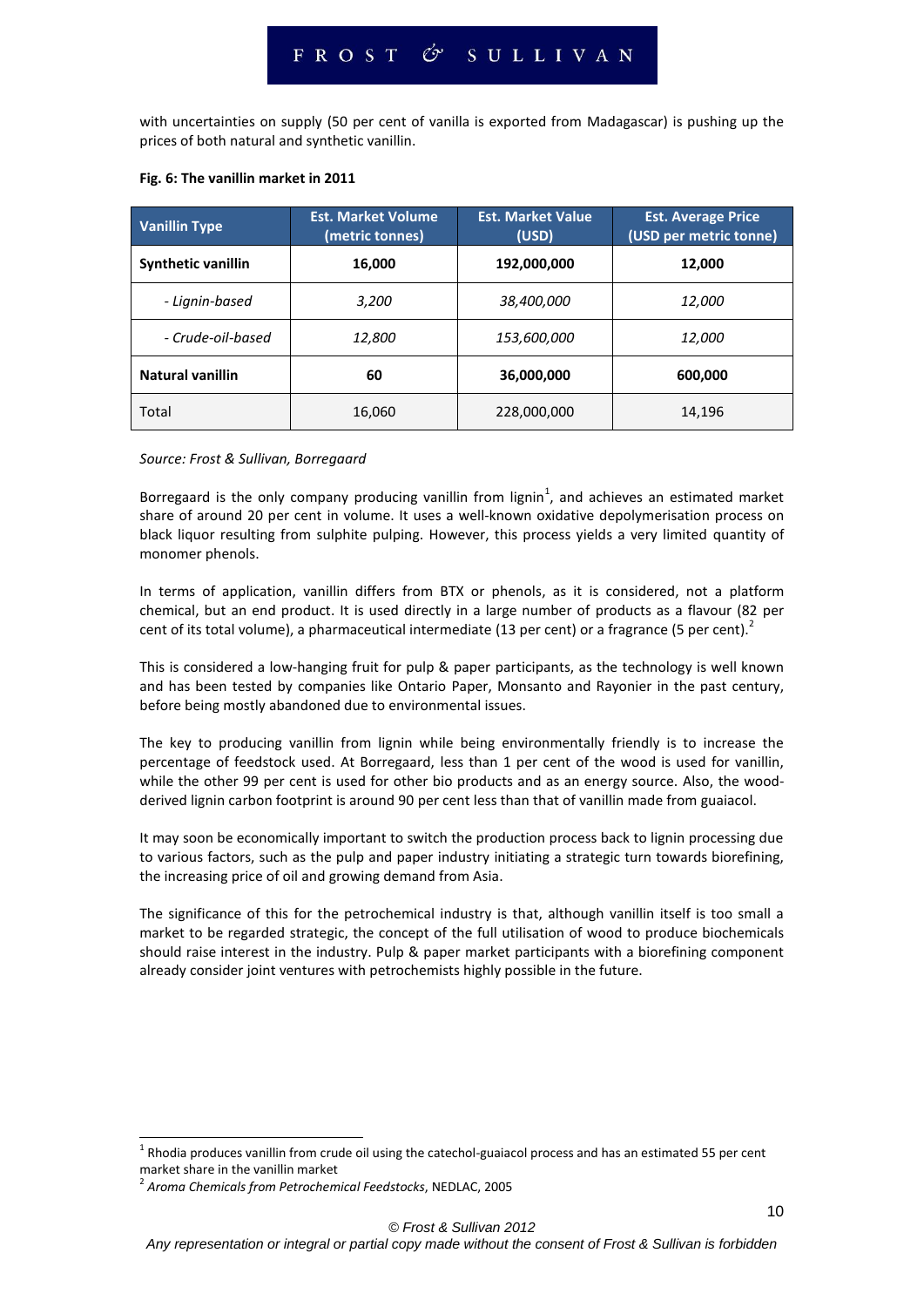#### **Carbon fibre**

*"Diverting 10 per cent of the lignin potentially available in the US could produce enough carbon fibre to replace half of the steel in domestic passenger vehicles" –* DOE report, 2007

In 2011, the global demand for carbon fibre tow in 2011 was estimated to be 46,000 tonnes, and is forecasted to rise to 140,000 tonnes by 2020. Sales of carbon fibre tow are expected increase from \$1.6 billion in 2011 to \$4.5 billion in 2020.<sup>1</sup>

In terms of applications, global sales of carbon fibre reinforced plastics (CFRPs) were estimated at \$16.1 billion in 2011, and are forecasted to reach \$28.2 billion in 2015 and \$48.7 billion by 2020.

The first and only commercial lignin-based carbon fibre was manufactured in a small pilot plant operated by Nippon Chemical Co. from 1967 to 1973. The precursor used was lignosulphonate, a technical lignin originating from the sulphite process.

The main drawback of carbon fibre is its very high price compared to other composites and materials. The current price of carbon fibre is around \$18 per kilogramme, whereas the automotive industry is not willing to consider it until the cost is decreased to \$7–11 per kilogramme<sup>2</sup>.

The main reason for this high price is that polyacrylonitrile (PAN), the precursor to almost 80 per cent of the commercial carbon fibre, represents more than 50 per cent of the overall manufacturing costs.<sup>3</sup> Also, PAN is converted to carbon fibres using thermal pyrolysis, a slow, energy-consuming and, thus, expensive process that is combined with stressing to achieve the right properties.

The idea is, therefore, to use lignin as an alternative to PAN. Lignin is readily available, relatively inexpensive and structurally rich in the phenyl propane group with high carbon content (60 per cent). Lignin, however, possesses several disadvantages, the most notable of which is the difficulty in recovery in a clean-pure form.

Today, ORNL<sup>4</sup> is at the forefront of developing lignin-based carbon fibre, expecting to produce a lignin-based carbon fibre for about \$8 per kilogramme, which could be sold commercially for about \$12 per kilogramme, well inside the target range. The Department of Energy awarded \$34.7 million to ORNL in 2010 for the construction of a Carbon Fibre Technology Centre. In November 2011, Zoltek, global leader in the production and sales of carbon fibre for commercial applications, was awarded a \$3.7 million award from the US DOE to support and accelerate lignin-based precursor fibre technology for producing low-cost carbon fibre.

In terms of applications, carbon fibre is used in different industries:

| <b>Industry</b> | % of total volumes | <b>Examples</b>                         |
|-----------------|--------------------|-----------------------------------------|
| Industrial      | 67%                | Cars, civil engineering, wind energy    |
| Aerospace       | 17%                | Aircraft                                |
| Sports goods    | 16%                | Tennis rackets, bicycles, fishing poles |

#### **Fig. 7: Carbon fibre applications split by volume, 2010**

*Source: Materials Technology Publications, 2011*

 $1$  Materials Technology Publications, 2011

<sup>&</sup>lt;sup>2</sup> Oak Ridge National Laboratory (ORNL), 2008

<sup>3</sup> *Development of commodity grade, lower cost carbon fiber commercial applications*, Warren, 2009

<sup>4</sup> Oak Ridge National Laboratory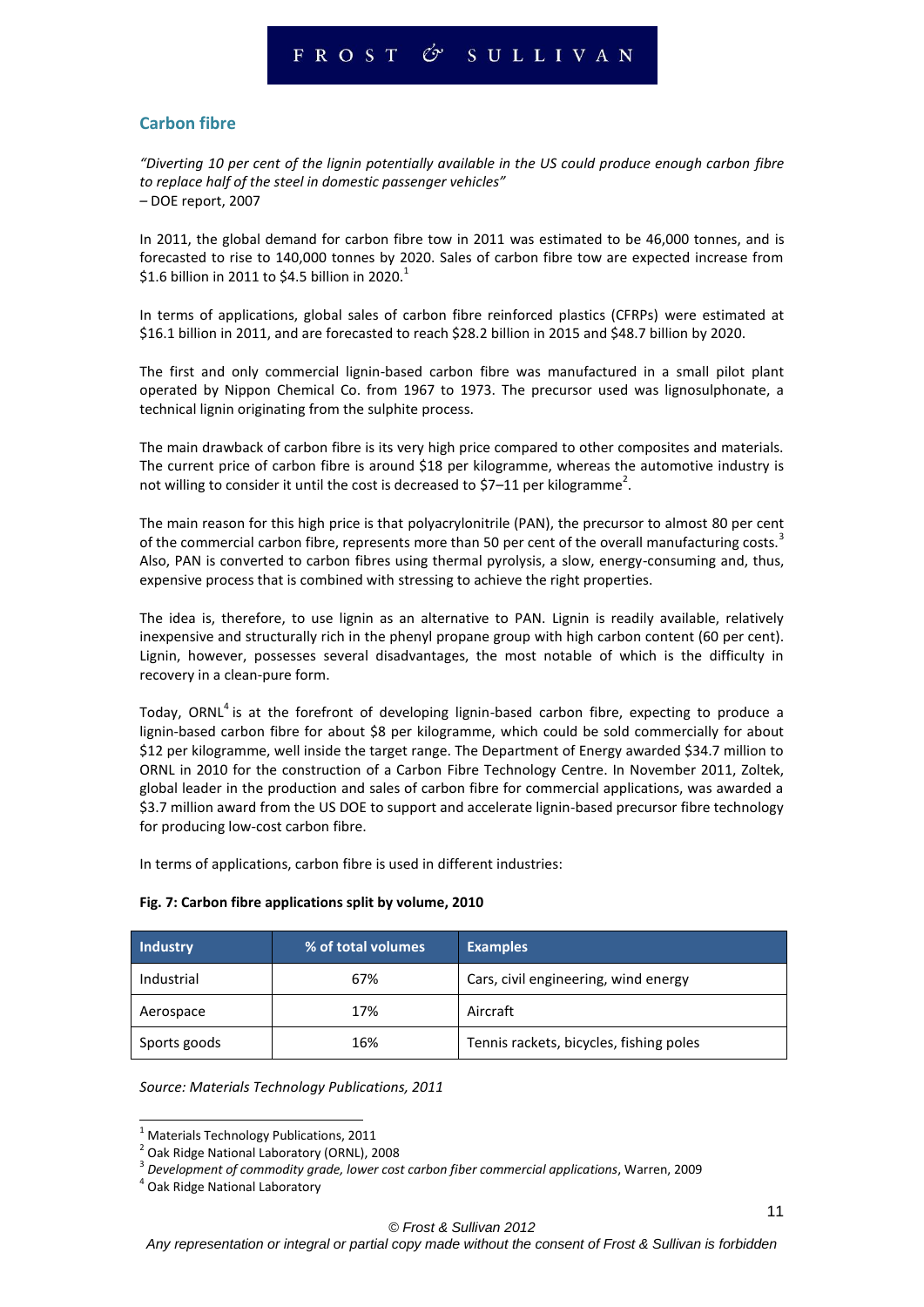### FROST & SULLIVAN

However, the number of applications is limited due to the high cost of carbon fibre, which is itself dependent on higher demand to be able to perform economies of scale.

For petrochemists, this is another opportunity to diversify their investments. By partnering with biorefiners working on developing carbon fibre from lignin, they would accelerate the emergence of lower-cost carbon fibre and, therefore, initiate a huge demand growth.

In the long term, betting on the emergence of carbon fibre using an alternative feedstock will probably be economically more rewarding than keeping the price high and demand relatively low to keep current oil-based processes active.

Following are the requirements to rapidly expand the carbon fibre industry:

- Large investments in new, proven production methods
- Development of lower-cost precursors
- Products fit with high-volume demand  $\bullet$

Joint ventures, R&D or commercialisation partnerships could be viable ways for petrochemical participants to help develop an alternative carbon fibre industry.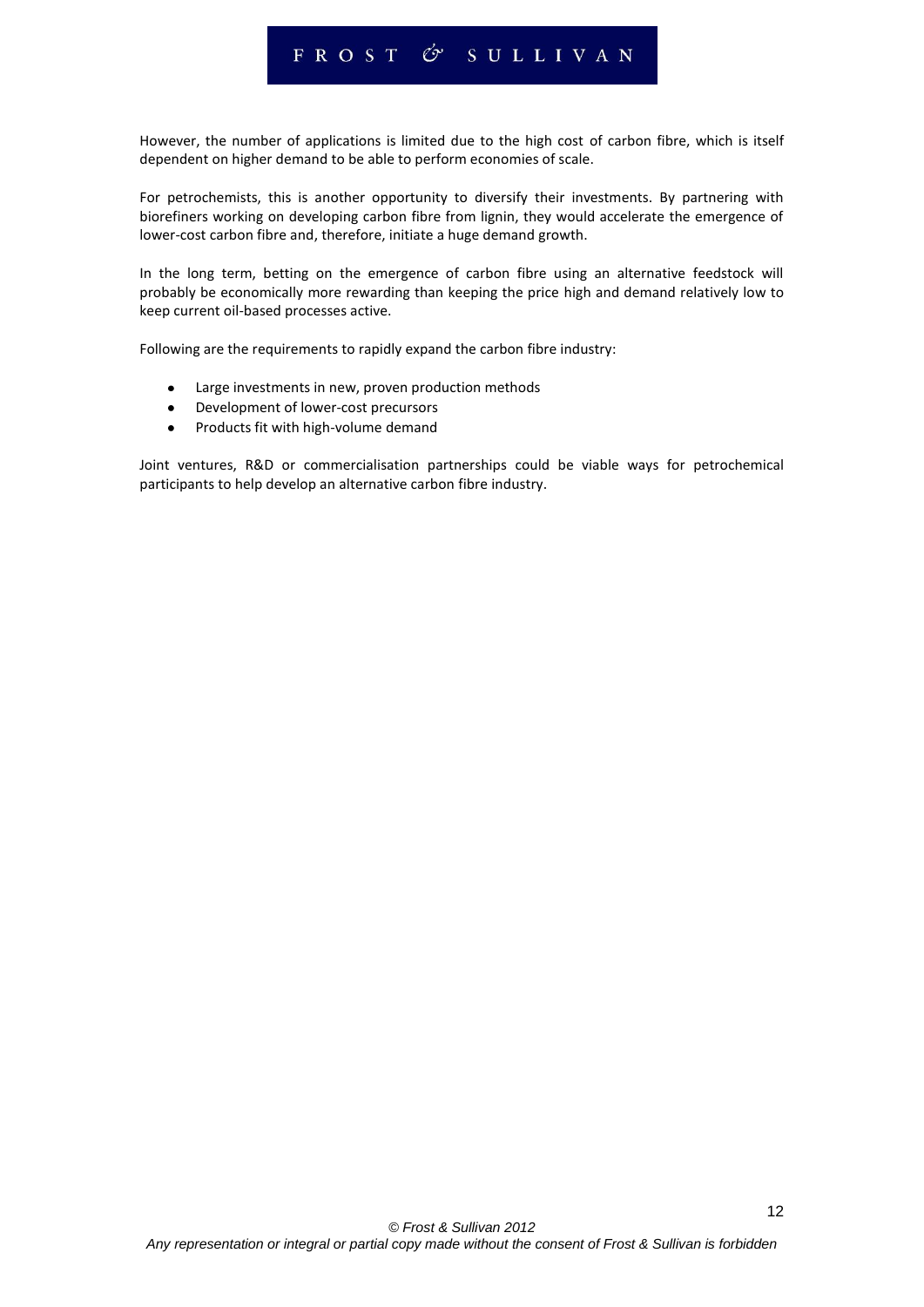# **Conclusion: What is the future for the lignin-based chemicals industry?**

#### **Addressable markets and roadmap**

Observing the four products analysed in this paper, the market potential is over \$130 billion, and growing faster than the world's GDP. In 2020, this potential is expected to reach \$208 billion.

| <b>Product</b>      | Est.<br>commercial<br>date | Est. market<br>volume<br>(MTon) | Est. market<br>price (USD per<br>tonne) | Est. market<br>value (B\$) | <b>CAGR 2010-</b><br>2020<br>(volume) |
|---------------------|----------------------------|---------------------------------|-----------------------------------------|----------------------------|---------------------------------------|
| <b>BTX</b>          | 2020-2025                  | 102                             | 1,200                                   | 122                        | $+4.4%$                               |
| Phenol              | $2015^1$                   | 8                               | 1,500                                   | 9.6                        | $+3.9%$                               |
| Vanillin            | Commercial<br>since 1933   | 0.016                           | 600,000                                 | 0.1                        | $+4%$                                 |
| <b>Carbon fibre</b> | 2020-2025                  | 0.046                           | 34,800                                  | 1.6                        | $+13%$                                |
| <b>Total</b>        |                            |                                 |                                         | 133.3                      | $+4.5%$                               |
| <b>World GDP</b>    |                            |                                 |                                         |                            | $+4.2%^{2}$                           |

#### **Fig. 8: Selected addressable markets of lignin-derived products, 2010**

*Source: Frost & Sullivan, 2012; ICIS Economic Handbook, 2011; CIMV, 2012*

In 2011, an encouraging capacity scale-up from the main suppliers of lignin took place, increasing lignin production by 100,000 MT, which is expected to increase technical lignin availability by 10 per cent<sup>3</sup>. As the total production of lignin surpasses heat and power demand from pulp & paper manufacturers and biorefineries, researchers in the field consider this a boost that will stimulate further developments of high-value lignin applications. Also, lignin will probably receive greater attention as the price of oil continues its volatile journey and hits new price records.

The development of an economically viable lignin valorisation route for the production of aromatic chemicals or carbon fibre would necessitate much more research to optimise processing technologies. The use of high-purity lignin is also an important issue. It can be produced by organosolv technology, which requires high capital investments and has so far not reached the industrial-scale stage.

In terms of a roadmap, the next five years could see the emergence of lignin used in its polymeric form to replace phenol in petrochemical processes, through partnerships between lignin producers and petrochemical participants. Lignin-based vanillin production could also gain some momentum depending on the price of oil and demand for vanillin.

The next five years are expected to confirm these trends, but also to give momentum to new technologies for processing lignin into carbon fibre, and depolymerising lignin into phenol and BTX.

Twenty years from now, researchers and industry participants expect to see the commercial launch of biorefining factories that will produce high added-value chemicals and materials out of lignin.

These trends raise important questions for the entire galaxy of participants revolving around these products: biorefiners, technology providers, pulp & paper participants, governments and

<sup>&</sup>lt;u>1</u> CIMV, 2012

 $<sup>2</sup>$  IMF, 2012</sup>

 $3$  As announced by Borregaard, Domsjö, Metso and CIMV in 2011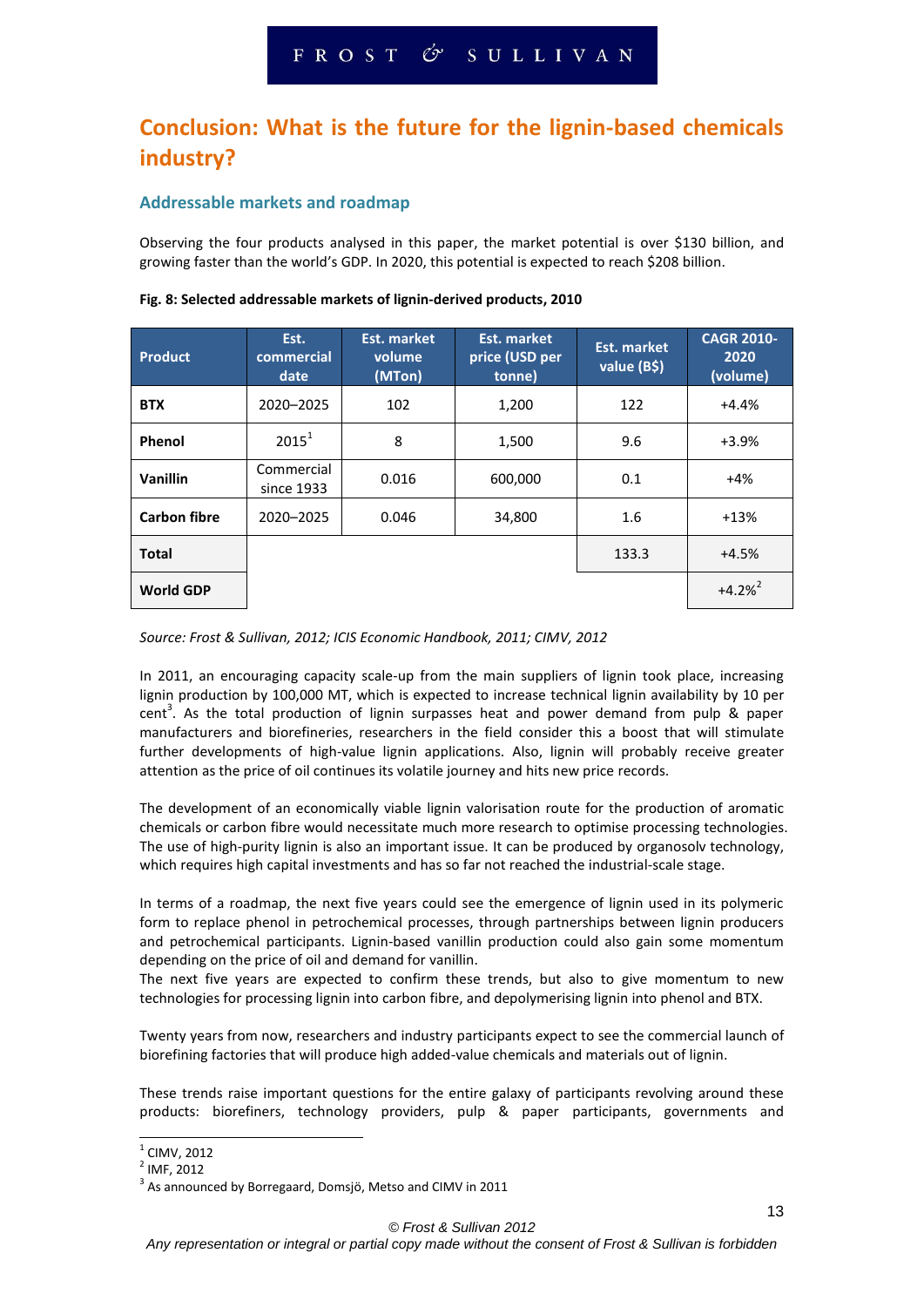### FROST & SULLIVAN

petrochemists. One of the main uncertainties lies in the ability of lignin-based products to achieve a consequent market share in their target markets.

#### **Why petrochemists should get involved**

The potential impact of petrochemists would be to accelerate this agenda by partnering on R&D or commercialisation phases, either by funding biorefiners, giving them access to R&D resources, or helping them set up a pilot plant.

As illustrated in the following graphic, the petrochemical industry will eventually find in lignin a challenger at three different levels:

- The production of platform chemicals (e.g., BTX, phenol)
- The production of intermediate chemicals (e.g., carbon fibre)
- The production of end products (e.g., vanillin)



#### **Fig. 9: Selected routes from wood and oil involving lignin**

\* High-grade lignin as polymer, used as a replacement for phenol

#### *Source: Frost & Sullivan, 2012*

Therefore, it is a unique chance for petrochemists to secure a future alternative source of raw material. Being the first mover on this market can assure technology leadership, strategic partnerships and a competitive edge.

One of the key outputs of this paper is also that the petrochemical industry holds by far the highest capacity to accelerate the emergence of lignin-based chemicals. As discussed, this is not a game where the petrochemical industry will necessary lose out to the 'green' industry. The most frequent forecast heard in the industry is that biorefiners will become an increasing source of alternative feedstock for petrochemists by means of joint ventures or acquisitions. In the long term, biorefiners and downstream chemists are likely to be integrated.